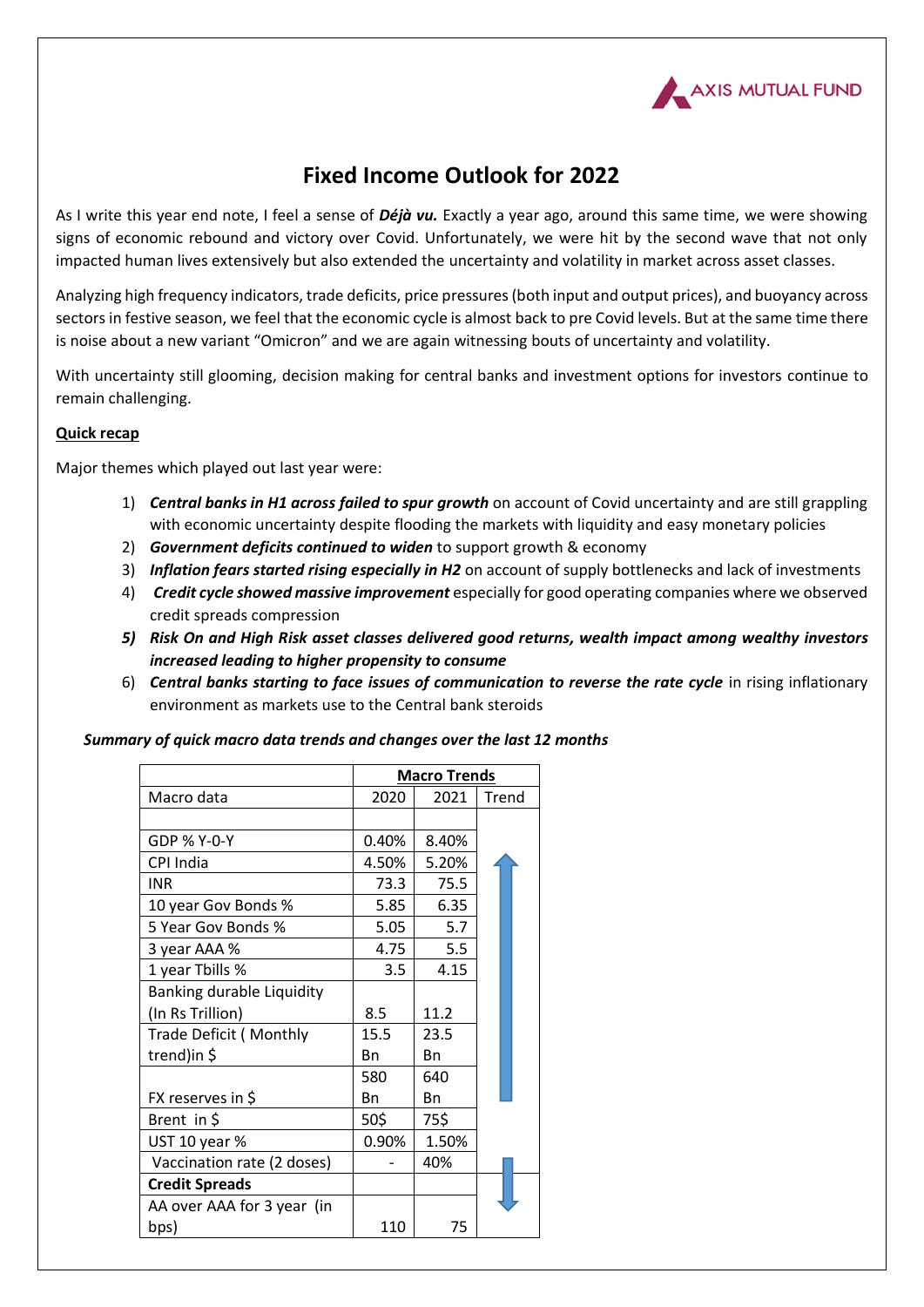

## **What is macro saying?**

**GDP** for full year would be upwards of 9% in real terms and the trend for next year too would be ~6%. Macro data has started showing massive improvement; what needs to attract attention is the *growing trend of Trade deficit, increased trend in local trade data (proxy of consumer demand) over the festive season, petroleum products consumptions, PMI trends, improving trends in gross fixed capital formation and increasing capacity utilization levels.*

**Inflation** has started to become a worry across all economies including India

Major signs of concern for inflation are:

- *1) Bottoming out of food inflation globally*
- 2) Rising and *persistent commodities inflation which impacts core* inflation
- 3) *Service inflation trends showing uptrend*, services like telecom, GST increases etc will lead to uptick in services inflation
- 4) Supply side deficits can keep inflation high for long

## We believe that *CPI (Consumer Price Index) for CY 22 would be higher than RBI projections and would put pressure on RBI to be faster in reversal in rate hikes then communicated now*.

**INR** had been a stellar performer over last many years (FX reserves 450 Bn 2019 to 650 Bn 2021). We believe that with the US economy growing and worsening trade data, INR appreciation looks very difficult and in fact *we can see marginal depreciation in INR which can also be a worry in rising trade deficits trends*.

**Fiscal support** from the Government over the last 2 years have supplemented India's recovery well. In fact, fiscal impetus (excess spending over the revenue shortfall over the last 2 years) would very well be the reason for near term positive surprise in the Growth cycle for India. We had a significantly higher than expected fiscal for the year @6.8% **(likelihood to go above 7%)** which led to bond yields, especially long bonds to be under pressure for most part of the year. *We believe that in the next year too, government will refrain from a big fiscal consolidation and we expect fiscal to be ~ 6% -6.2% of GDP*. In fact, it would continue to be fiscally expansionary which will continue to be positive for the Growth cycle and keep continued pressure on bond yields.

**Banking liquidity** though the absolute durable liquidity has shown an uptick Y-O-Y from INR 8.5 trillion to INR 11 trillion. We believe that *abundant liquidity is a mirage as* RBI (through its liquidity glide path) has started to absorb most of surplus liquidity through long 14 & 28 days VRRR (Variable Reverse Repo Rate) auctions and accordingly the operative rate would start moving towards 3.75% without RR (Reverse Repo Rate) hikes.

**Global Macro** had mixed macro data trends across the world with the US showing signs of strong growth and inflationary pressures, most of Europe and China showing macro weakness, and some EM's showing rising inflation trends and currency pressures and commodities and Covid showing volatile trends.

### **What will RBI do?**

RBI has done a stupendous job of managing Growth- inflation dynamics along with ensuring no pressures on external sector for last 2 years. We feel central banks across will face challenges in 2022 and RBI too will be a party to the same

Major challenges for RBI are as under:

1) Economy has started showing *persistent price pressures* which can impact CPI headline and core and RBI MPC can be forced to move the rates higher faster despite uncertainty of Covid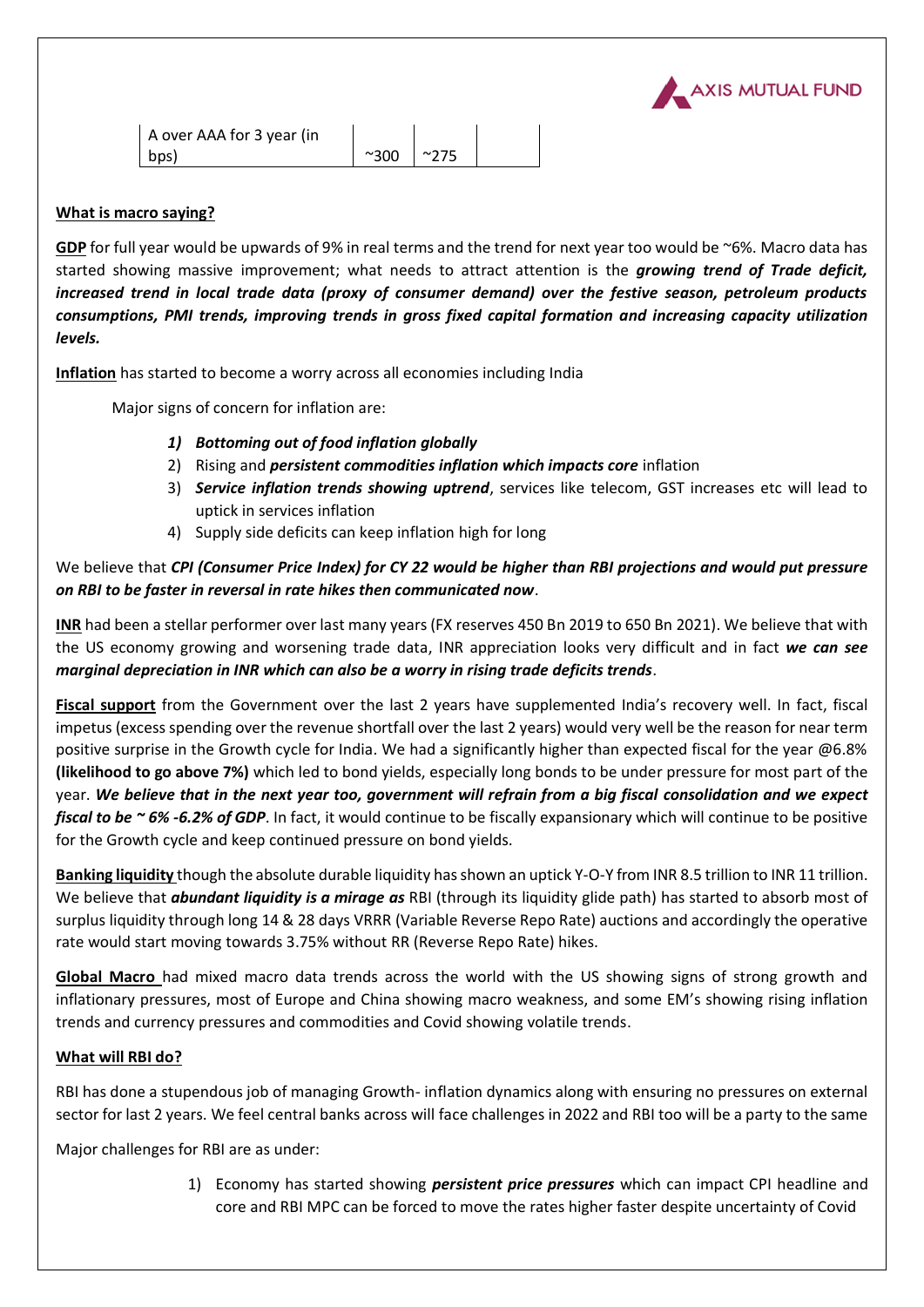

- 2) *Improved growth outlook would add to credit cycle* and crowd out government borrowing which would put pressure on bond yields
- *3)* Growth drivers can also put pressures on import data and *widening trade deficits can impact currency*
- 4) *Rising inflationary trends will also put pressure on RBI to return to normalization quicker and absorb huge surplus durable liquidity* which RBI has already showed the glide path
- 5) *Quicker than anticipated reversal of monetary policies by Fed* and other global central banks would add pressure on RBI to move the rates quicker

We believe that despite a very dovish guidance from RBI MPC and new Covid strains (Omicron), RBI still might be forced to fasten both normalization and rate hike process than their current guidance. Unless the new variant shows wide spread impact and leads to severe lockdowns, growth won't be impacted. Hence persistence price pressures (inflation) would lead to faster pace of reversal. *We pencil in normalization to 25 bps narrow corridor by April 2022 and 2-3 repo rate hikes by end of 2022. Operative rate to move to 4.50-4.75 % by Dec 2022*.

## **Impact on Markets**

We believe that for major part of the last year "*Carry*" was the theme. This year, the theme would be *curve flattening (spreads and term premium across would compress).* Gradual liquidity withdrawal with hikes in RR (Reverse Repo Rate), along with pick up in credit growth and high fiscal deficits will lead to yields trending higher across the curve with sell off ore in short end and hence curve would flatten.

*Inclusion of sovereign bonds in Global indices should happen in CY 22 and can lead to some tactical rallies of 15-20 bps in long Govt bonds beyond 5 years*. Any delay in inclusion would continue to add pressure on long bonds yields

Last year we witnessed yields across the curve move up by 70-75 bps in short end and 30-50 bps in long end. *This year too we expect short end (1-3 year) to move upwards by 75-100 bps and long bonds (5-15 year) by 30-45 bps. We can see the GOI 10 year yields ~6.60-6.75%. Corporate bonds spreads to widen across tenures is what we anticipate as we believe that credit cycle will pick up and would see large corporate bond issuances next year.*

## **What should investors do?**

*Curve flattening i.e. technically Barbell strategy with lower duration products* to protect investors return would be best theme to invest in 2022. *Use of floating rate bonds and accrual funds would also provide a hedge against rising interest rate cycle.*

## **What can go wrong? (Risks to the view)**

- 1) Wide spread of the new variant Omicron and consequent lockdowns in India and across the world can lead to tactical rallies and steepness in the curve against expectations of curve flattening
- 2) Global meltdown especially in China which can put a lid on commodities inflation and give some breathing space to RBI for reversal of rates
- 3) Fiscal consolidation might lead to lower than anticipated borrowing especially on long bonds which can lead to some rally in long bonds and can have a negative impact on growth cycle
- 4) No Booster shots announced and substantial reduction in immunity which makes the world vulnerable to strains of Covid again can lead to slower reversal of rates cycle by central banks